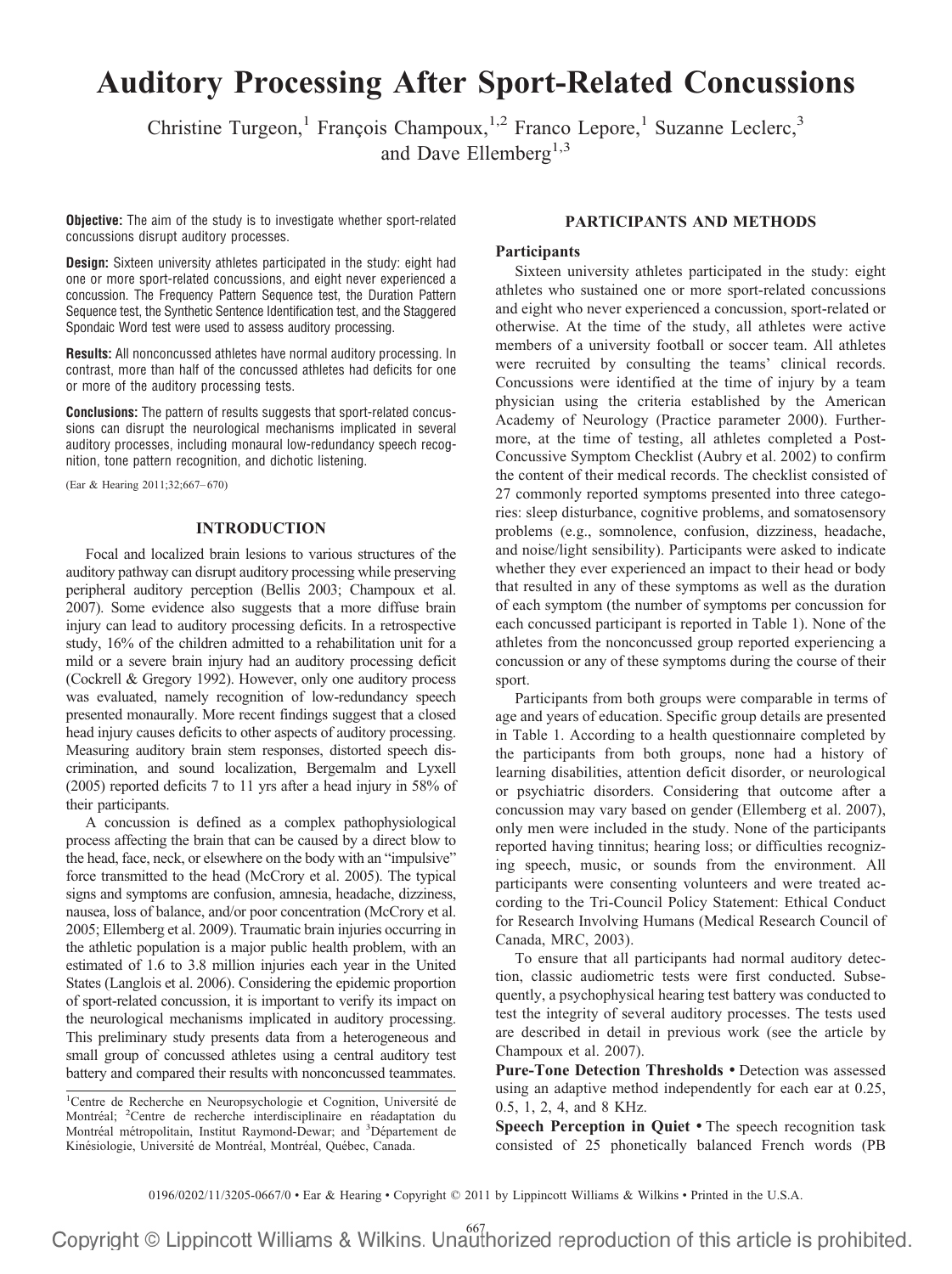|                                  | Age<br>(yrs)                      | Education<br>(yrs)              | No. concussions<br>sustained | Time since concussion<br>(yrs) | No. checklist symptoms reported<br>after each concussion |
|----------------------------------|-----------------------------------|---------------------------------|------------------------------|--------------------------------|----------------------------------------------------------|
|                                  | 21                                | 15                              | 3                            | 4; 3; 3                        | 7; 12; 4                                                 |
| 2                                | 25                                | 19                              |                              | 8; 5; 5                        | 2; 12; 6                                                 |
| 3                                | 21                                | 15                              |                              |                                |                                                          |
| 4                                | 21                                | 15                              |                              |                                |                                                          |
| 5                                | 21                                | 14                              |                              | 8;6                            | 6:5                                                      |
| 6                                | 28                                | 18                              |                              | 8; 8; 7; 6; 4                  | 3; 6; 3; 3; 3                                            |
|                                  | 29                                | 17                              |                              | 8; 2; 2; 2; 1                  | 4; 5; 2; 2; 6                                            |
| 8                                | 22                                | 15                              |                              | 10                             |                                                          |
| Concussed group<br>Control group | $23.5 \pm 3.38$<br>$22.1 \pm 1.6$ | $16 \pm 1.77$<br>$15.2 \pm 1.3$ | $2.6 \pm 1.68$               |                                |                                                          |

### **TABLE 1. Athlete characteristics**

words) presented to each ear at a conversational level (50 dB HL) and without any competing signal.

**Tone Pattern Recognition** • Two tasks were administered monaurally at a comfortable level: the Frequency Pattern Sequence test (FPS: Pinheiro & Patcek 1971) and the Duration Pattern Sequence test (DPS: Pinheiro & Musiek 1995). For the FPS test, two pure tones were used to create tonal sequences consisting of three tones each. After each trial, subjects had to identify the tonal pattern using a verbal (30 trials) or a hummed (30 trials) response. The DPS test consisted of the presentation of three tonal pulses with a duration of 250 or 500 msecs. A total of 30 tonal patterns were presented to each ear. Subjects were asked to verbally identify the tonal pattern that was presented.

**Monaural Separation/Closure** • The French-Canadian version of the Synthetic Sentence Identification in Ipsilateral Competing Message (SSI-ICM: Jerger & Jerger 1974) was used to obtain monaural speech recognition scores in the presence of a competing speech signal channeled to the same ear. This test consists of presenting meaningful, continuous competing discourse at a comfortable level and 10 episodic nonsense target sentences. Subjects were asked to ignore the continuous discourse and to repeat the target sentence. The competing verbal message is presented at a signal-to-noise ratio of  $-10$  dB.

**Dichotic Listening Ability** • The French-Canadian version of the Staggered Spondaic Word test (SSW: Katz 1968) evaluated the ability to process information presented simultaneously to both ears (i.e., binaural integration). In this test, two spondaic words are presented separately to each ear at a comfortable level in such a manner that the last half of the first spondee and the first half of the second spondee are received simultaneously. Word errors are scored for four different listening conditions, each comprising 40 trials: left (L) and right (R) ears in competing (C) and noncompeting (NC) modes.

### **RESULTS**

For all subjects, pure-tone detection thresholds, at octave frequencies ranging from 250 to 8000 Hz, and speech reception thresholds were well within normal limits in both ears  $(\leq 20 \text{ dB})$ HL). All participants scored 100% on the PB word recognition task presented at a conversational level (50 dB HL) without masking noise. Therefore, both the concussed and nonconcussed athletes have normal auditory detection.

Figures 1 and 2 present individual results for each concussed athlete compared with the mean results of the nonconcussed group, for the tests of central auditory processes. The results of the nonconcussed athletes all fall within the normative data for each of the tests. The data of the concussed athletes that fall 2 SD beyond those of the nonconcussed group are identified by an asterisk, indicating abnormal values according to clinical standards.

Five concussed athletes presented deficits for one or more tests of central auditory processes. The scores for the FPS test, DPS test, and SSI-ICM task are presented in Figure 1 as a percent error rate. Three concussed athletes obtained scores that were above normal values for the FPS test (Fig. 1A) (S3:  $RE = 30\%$ ; S5: LE = 54%; S6: RE = 33%; LE = 40%). For two athletes, the responses obtained on the DPS test (Fig. 1B) were also 2 SD above those of the nonconcussed group (S6:  $RE = 43\%; S6: LE = 17\%; S8: RE = 13\%$ . Last, the performance of one concussed athlete was deficient for the SSI-ICM task (Fig. 1C) (S6:  $RE = 30\%$ ).

Figure 2 shows the four conditions included in the dichotic speech test (SSW). The percent error rate is plotted as a function of the four test conditions. Four of the eight concussed athletes presented deficits on this task, and deficits were found for both the competing and noncompeting conditions. A similar pattern of response was found for the four participants who each had more errors for the left ear conditions (S2, S3, S6, and S8), attesting a left ear disadvantage in dichotic listening (S2:  $LC = 17\%, S3$ :  $LC = 17\%, LNC = 10\%; S6$ :  $LC = 30\%,$  $LNC = 10\%$ ). It should be noted that S8 had a deficit for all conditions (RC = 30%, LC = 27%; RNC = 17%, LNC =  $10\%$ ).

#### **DISCUSSION**

The results from this study are consistent with previous reports on head injury unrelated to the sport context (Bergemalm & Lyxell 2005; Cockrell & Gregory 1992; Musiek et al. 2004) as it shows that concussions can lead to an auditory processing deficit while preserving auditory detection.

Each of the five concussed participants with auditory processing difficulties presents a different pattern of deficit. Two of the five participants have deficits on only one task (S2 and S5), two have deficits on two tasks (S3 and S8), and one has deficits on the four tasks (S6). The varying profile of

Copyright © Lippincott Williams & Wilkins. Unauthorized reproduction of this article is prohibited.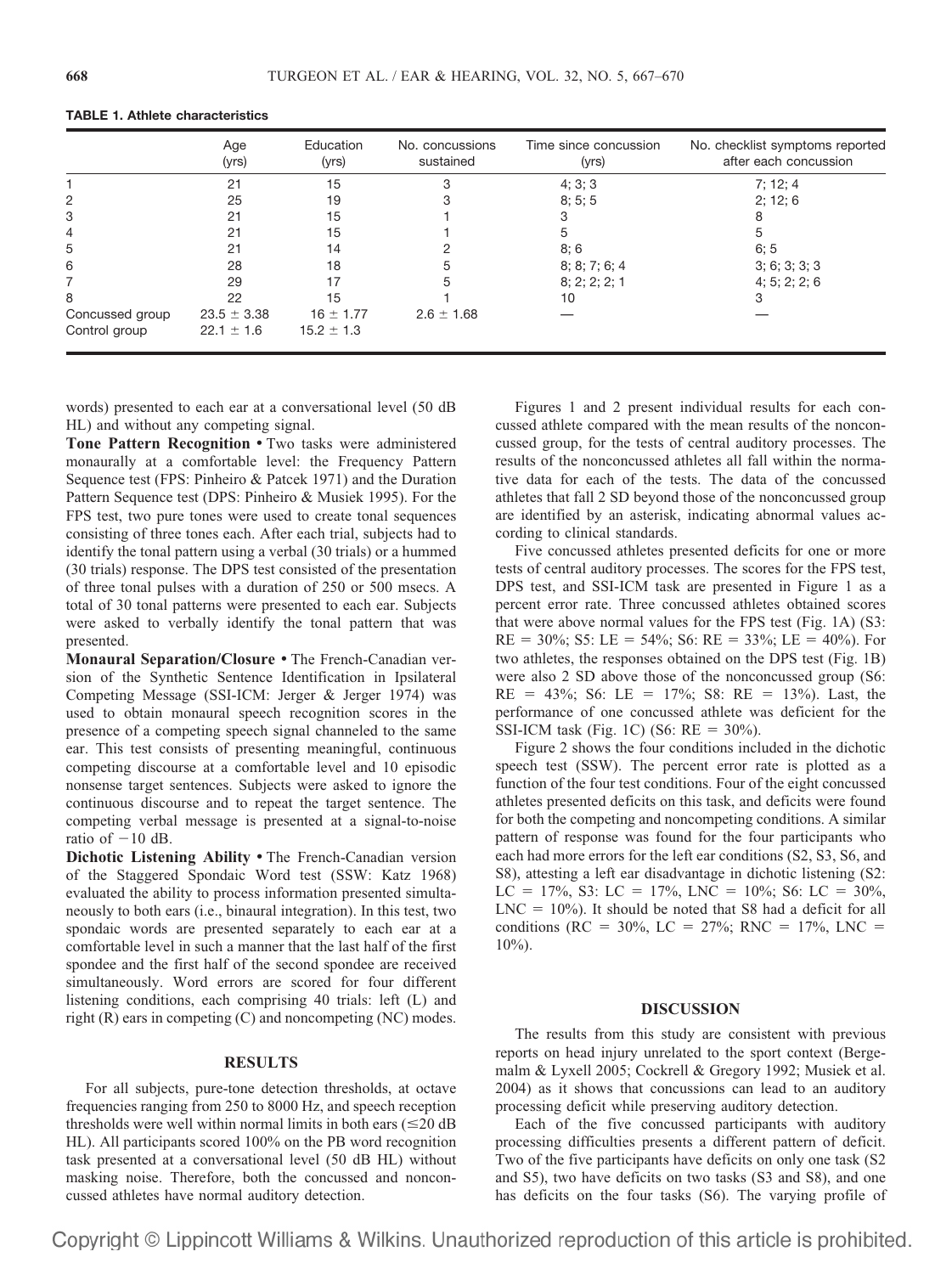

Fig. 1. Mean performance (% errors) for each concussed (S1–S8) athletes on the Frequency Sequence Test (A), the Duration Pattern Sequence Tests (B), and the Synthetic-Sentence Identification in Ipsilateral Competing Message task (C). The dashed line represents 2 SD above the mean of the control group. Asterisk (\*) represents scores 2 SD above the control group and identify participants with abnormal results. The white bars represent data from the right ear and the black bars represent data from the left ear.

auditory processing deficit found in this study could be explained by the relatively heterogeneous profile of injury caused by a sport-related concussion (Ellemberg et al. 2009) and is also consistent with the literature indicating that auditory processing deficit is itself quite heterogeneous (Bellis 2003). This comes as further support for the need of an exhaustive battery when assessing auditory processing in concussed athletes.

In this study, concussed participants presented a heterogeneous clinical profile with the number of concussions sustained per athlete ranging from 1 to 5 and time since the last injury ranging from 1 to 10 yrs. Symptoms manifested at time of injury also varied greatly from one individual to the other (ranging from 1 to 12). Although the small number of participants does not allow us study the relationship between these variables and the results on the auditory processing tests, these preliminary data nonetheless support the conclusion that sportrelated concussions can cause auditory processing deficits. Therefore, the present findings justify the additional investigation of auditory processing after a sport-related concussion. Future studies need to investigate the effect of accumulating concussions, time since injury (i.e., recovery and long-term consequences),

Copyright © Lippincott Williams & Wilkins. Unauthorized reproduction of this article is prohibited.